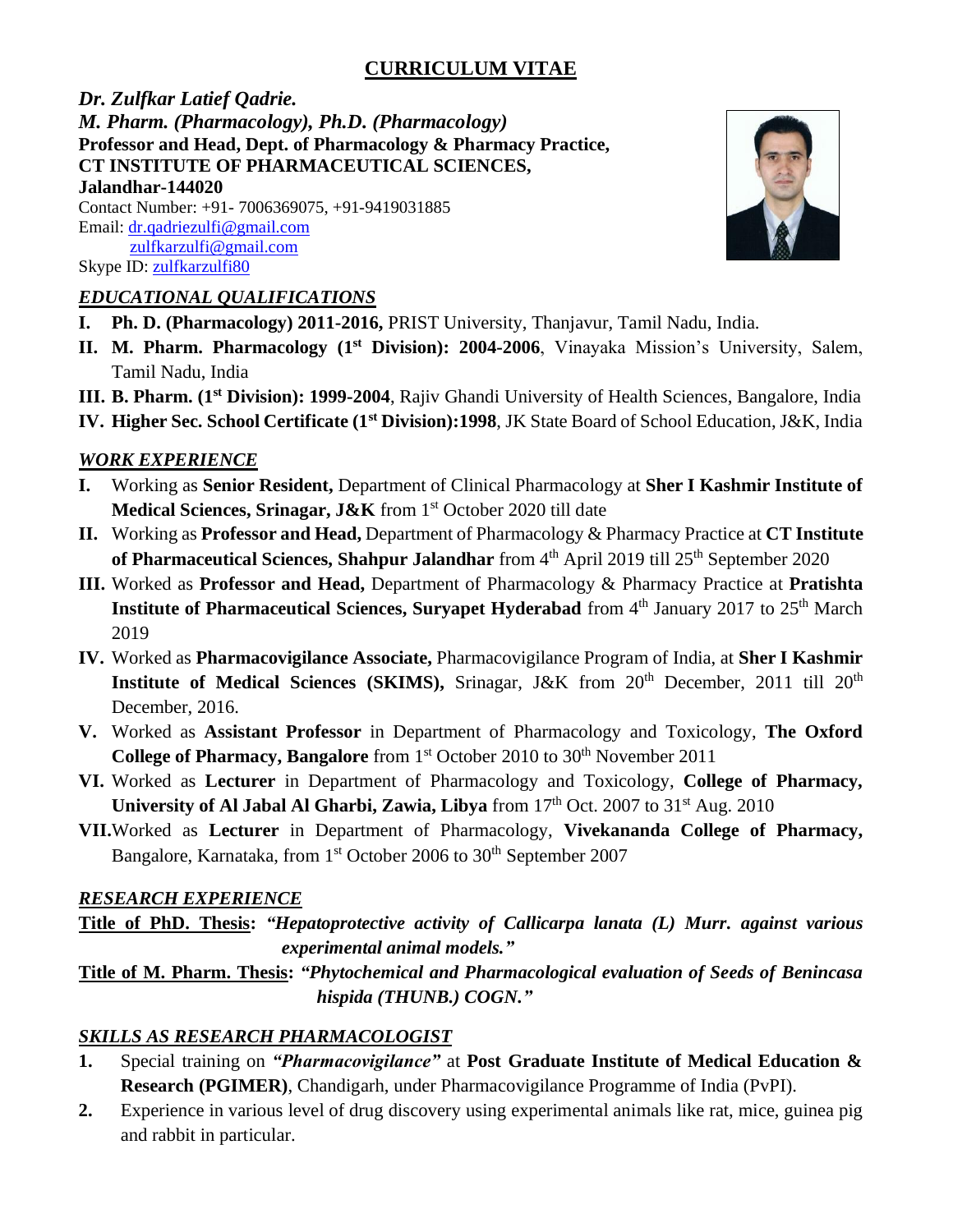- **3.** Experience in establishing as well as maintenance of in house animal room, which housed rat, mice, rabbit, and guinea pig with good breeding skills of the laboratory animals.
- **4.** Very good experience in performing complicated animal experiments for exploring medicinal properties from medicinal plants.
- **5.** Strong communication skill as author, lecturer, teacher, debater.
- **6.** Excellent interpersonal, writing, verbal communication and research skills.
- **7.** Ability to work united in a team and hard working nature with high commitments.
- **8.** Ability to learn and grasp quickly in any new environment and capable of implementing creative thoughts.

### *INDUSRTRIAL TRAINING*

As a part of the B. Pharm. syllabus, I have undertaken 160 hrs of the industrial training in various departments like Parenterals, Non-parenterals, Quality Control, Quality Assurance, Tablets and Capsules in Micro Labs Ltd., Bangalore from  $16<sup>th</sup>$  February till  $16<sup>th</sup>$  March 2004.

### *NATIONAL & INTERNATIONAL PUBLICATIONS*

- 1. **Qadrie ZL,** Wani SUD, Gautam SP. Coronavirus Disease-2019 (COVID-19): Test, Treatment & Prevention. International Journal of Pharmaceutical Sciences Review and Research 2020. Submission ID: IJPSRR-20-229 (Accepted)
- 2. Gautam SP, **Qadrie ZL,** Wani SUD. COVID 19 Global Travel and Frequent Mutations: A Threat for Society. International Journal of Pharmaceutical Sciences Review and Research 2020. Submission ID: IJPSRR-20-232 (Accepted)
- 3. Kaur R, **Qadrie ZL,** Wani SUD, Gautam SP. Human Health: Role of Leptin and Ghrelin. Asian J Pharm Clin Res 2020. Submission ID: IJCPR-38303 (Accepted)
- 4. Wani SUD, Gautam SP, **Qadrie ZL.** An Overview on COVID-19: Clinical Features, Treatment and Prevention. Corono-viruses 2020. Submission ID: BMS-2020 (Accepted)
- 5. Naveen B., Asief M., **Qadrie ZL.**\* ZIKV: Epidemiology, Pathophysiology, Clinical Manifestations, Diagnosis and Prevention- A Challenge for World's second largest population of India. Communicated to *International Journal of Pharma and Bio-Sciences* on 4<sup>th</sup> Feb., 2020, Ref manuscript number MS: 10304
- 6. **Qadrie ZL**, Wani SUD, Gautam SP. Role of Pharmacist for turning the world towards an improved Health Care System. *Int J Curr Pharm Res* 2020; 12(4):1-5.
- 7. Shikha Sanoria, **Zulfkar Latief Qadrie**, Surya Prakash Gautam, Amit Barwal: Cassia Fistula: Botany, Phytochemistry and Pharmacological Leverages-A Review. *Int J Pharm Pharm Sci, Vol 12, Issue 6, 1-7*
- 8. Vasundhra Kakkar, Shahid UD Din Wani, Surya Prakash Gautam, **Zulfkar Latief Qadrie:** Role of Microspheres in Novel Drug Delivery Systems: Preparation Methods and Applications. *Int J Curr Pharm Res, Vol 12, Issue 3, 10-15*
- 9. **Qadrie ZL,** Rajkapoor B., Shakil R.**:** Screening of Liver Protective Effect of Ethanolic Leaf Extract of *Callicarpa Lanata* (EECL) in Ethanol induced hepatotoxicity in Wister Rats. *Int J of Basic Clin Pharmacol***, 2019; 8: 595-600.**
- 10. Mohammed Altaf S., **Qadrie ZL.**, Suman A., Sai TejaD., Ashok Kumar D., M. Nagavamsidhar**:** Anti-Inflammatory Activity of Pedalium Murex Leaves in Rats. **Research & Reviews: A Journal of Pharmacognosy; 2018; 5 (3); 1-4**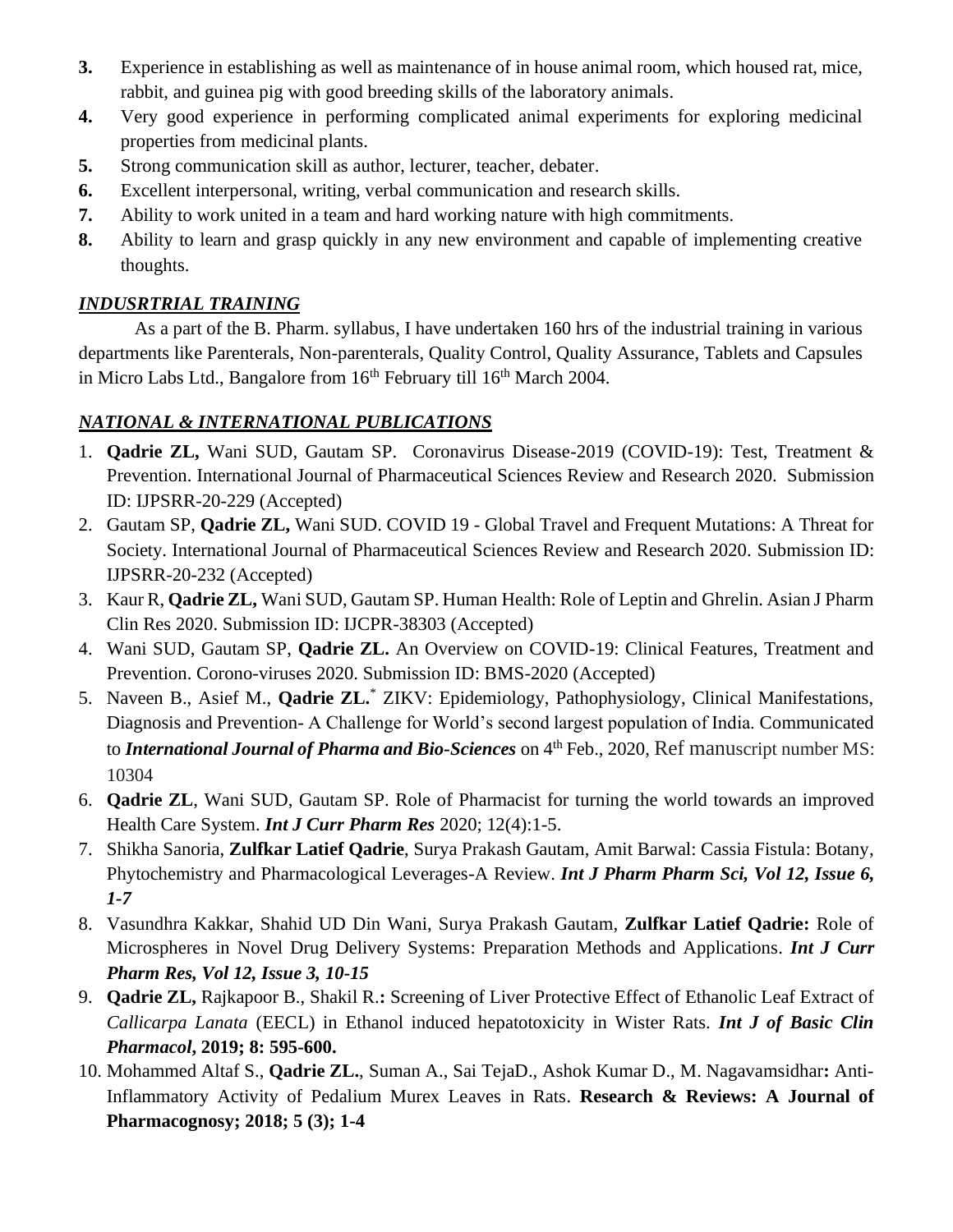- 11. Suman A., Mounika N., Shivani P, G. A. Vijayalaxmi, Srivarsha, **Qadrie ZL.**: The Comparative Study of Health-Related Problems in Rural and Urban among the Common People in Systemic Diseases Like Metabolic and Endocrine Diseases. **Research & Reviews: A Journal of Medicine; 2018; 8 (3); 1-5**
- 12. Anjani Srivarsha G, Nagavamsidhar M, Sai Teja D, **Qadrie ZL. :** Obsessive Compulsive Disorder and Its Care - A Review. *Pharma Tutor***; 2018; 6(12); 1-9**
- 13. SHIVANI P, ALTAF M, NAGAVAMSIDHAR M, **QADRIE ZL. :** Alzheimer's: An Update based on Clinical Science. *Mintage Journal of Pharmaceutical & Medical Sciences***, 2018; 7 (4): 1-7.**
- 14. Akula Suman, Ashok Kumar D., **Qadrie ZL.,** J. Srikanth: Study on Antipyretic Activity of Hibiscus rosa sinensis Leaves in Yeast Induced Pyrexia. *International Journal of Pharmacy and Pharmaceutical Research***, 2018, 13 (1): 101-105.**
- 15. T.vijayalaxmi, N.mounika, Nagavamsidhar, **Qadrie ZL\*:** Gastro Esophageal Reflux Disease. **PharmaTutor; 2018; 6(11); 53-59**
- 16. Nagavamsidhar M, Benzeer A, Suman A, Altaf M, **Qadrie ZL:** Self Medication: Reasons of self care in Pharmacy Students. **PharmaTutor; 2018; 6(9); 16-19**
- 17. Suman A, Nagavamshidhar M, Srikanth J, **Qadrie ZL.,** Hepatitis- Crisis of People. *PharmaTutor***, 2018; 6 (4): 31-37**
- 18. Altaf M, **Qadrie ZL**, Nagavamsidhar M, Suman A, Saiteja D, Shivani P**:** Outpatient Intravenous Antibiotic Therapy: Reduces economic burden of patients. **PharmaTutor; 2018; 6(9); 24-30**
- 19. Nagavamsidhar.M, Nikhila .Y, Naveen Kumar.B, **Qadrie ZL:** A Brief Review on Smoking and Role of Pharmacist in Smoking Cessation. *J. Hospital Pharmacy***, 2018; 13 (2): 279-287**
- 20. Srikanth Reddy J., Suman A., **Qadrie ZL.\*** : Anemia- Still a Significant and Challenging Health Problem- Review. *International Journal of Pharmacy and Pharmaceutical Research***, 2018, 12 (1): 327-339.**
- 21. Mounika N, Vijayalaxmi T, **Qadrie ZL.\*** : Comprehensive Review on Alcoholic Liver Disease. *International Journal of Pharmacy and Pharmaceutical Research***, 2018; 12 (1): 358-373.**
- 22. D. Sai Teja, G. A. Srivarsha, **Qadrie ZL.\*** : Peptic Ulcer Disease: An Overview. *International Journal of Pharmacy and Pharmaceutical Research***, 2018, 12 (1): 8-26.**
- 23. Suman A., **Qadrie ZL.\* ,** J. Srikanth: Assessment of the Attitude, Knowledge and Practices of Medical Professionals about Adverse Drug Reactions and their reporting during Practice in Government Hospital and Private Setup. *International Journal of Pharma and Bio-Sciences***, 2018; 9 (2):189- 193.**
- 24. Athifa Benzeer**,** M. Nagavamsidhar, **Qadrie ZL.\*** : Epilepsy Affecting Women Whole Life- a Review. *International Journal of Pharmacy and Pharmaceutical Research***, 2018, 11(4): 260-281.**
- 25. Muthyala N, **Qadrie ZL**, Suman A; Migraine & Migraine Management: A Review; *PharmaTutor***, 2018; 6(4); 8-17**
- 26. **Qadrie ZL,** Humaira A., Anandan R.: Evaluation of antinephrolithic activity of *Benincasa hispida* (Thunb) COGN. in wistar albino rats against ethylene glycol induced Nephrolithiasis. *International Journal of Advanced Research;* **2017, Vol. 5(7): 1467-1473.**
- 27. Sarbudeen M, Ashok Kumar D, **Qadrie Z L**, Naveen Kumar B, Mustaq M, Asief M, Jubeda S K: Method Development and Validation for Simultaneous Estimation of Atenolol and Lercanidipine in Bulk Form by UV-Spectrophotometer. *Inventi Rapid: Pharm Analysis & Quality Assurance***; 2017, 4: 1-4.**
- 28. **Qadrie Z.L**, Rehman S, Wafai Z.A and Humaira A: Pharmacovigilance: Process of Detection, Assessment, Understanding and Prevention of Adverse Effects: A Review. *World Journal of Pharmaceutical and Life Sciences;* **2017, Vol. 3 (5): 78-95**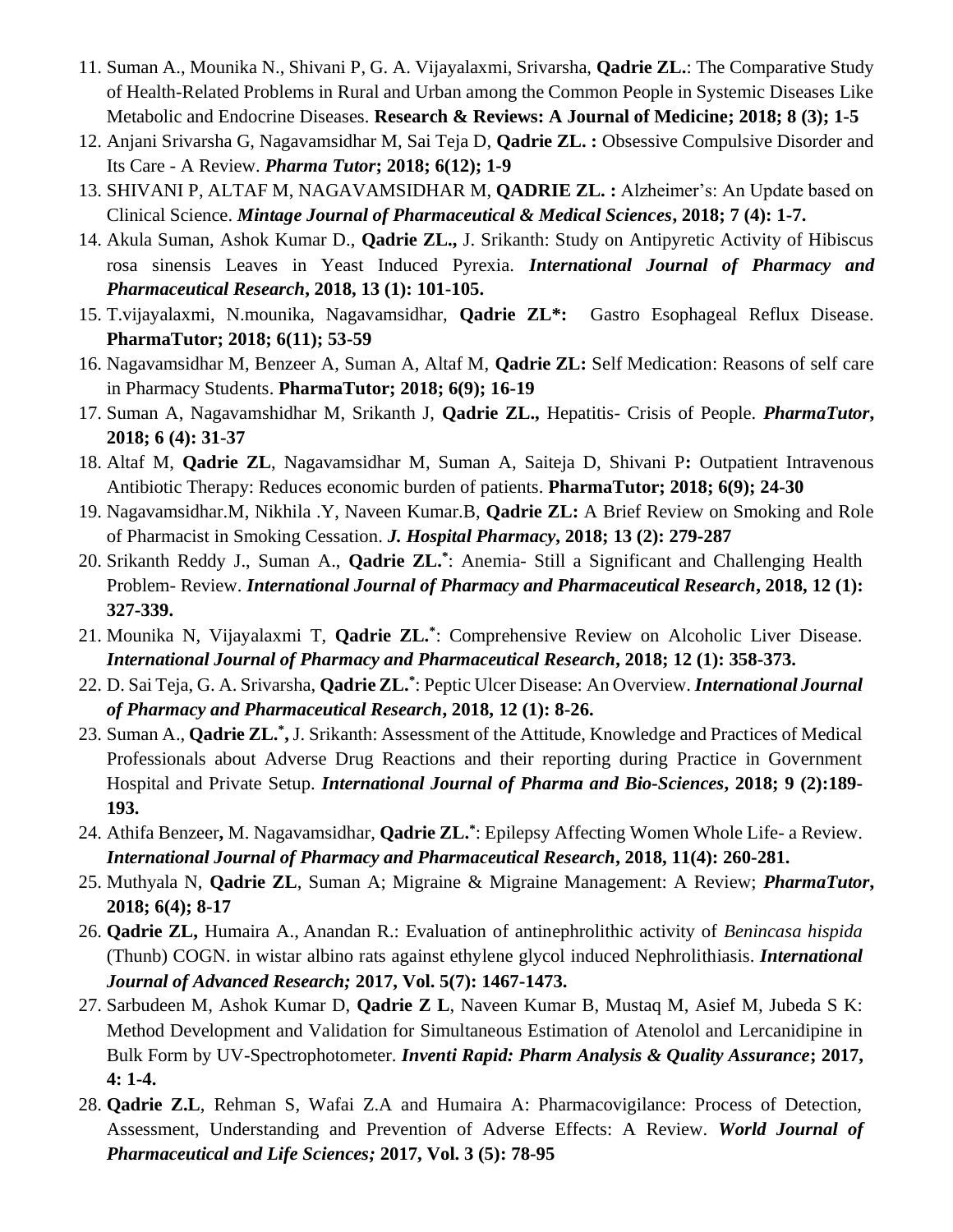- 29. **Qadrie ZL**, Rajkapoor B., Kavimani S: Screening of Liver protective effect of ethanolic leaf extract of *Callicarpa Lanata* (EECL) in Diclofenac induced Hepatotoxicity in Wister rats. *World Journal of Pharmacological Research and Technology***; 2015, Vol. 3(4): 60-71.**
- 30. **Qadrie ZL**, Rajkapoor Balasubramanian, Kavimani S: Antioxidant Activity of Ethanolic Extracts of *Callicarpa Linata* Leaf. *International Journal of Pharmacological Research;* **2015, Vol. 5 (6): 129- 132.**
- 31. **Qadrie ZL**, Rajkapoor Balasubramanian, Kavimani S: Hepatoprotective Medicinal Herbs and animal models for their screening - A REVIEW. *International Journal of Pharmaceutical Sciences and Research;* **2015, Vol. 6 (12): 5006-5028.**
- 32. Rehman S, **Qadrie Z.L** and Wafai Z.A: Risk Evaluation in Routine Pharmacovigilance Activities in SKIMS: Analysis of 3 Years Data. *International Journal of Pharmacological Research;* **2015, Vol. 5 (3), 68-74.**
- 33. Semira, Z. A. Wafai, **Qadrie Zulfkar**, Farah Sameem: Livedo reticularis associated with dapsone therapy in a patient with chronic urticaria. *Indian Journal of Pharmacology;* **2014, Vol. 46 (4), 438- 440.**
- 34. **Qadrie Zulfkar**, Rajkapoor Balasubramanian, Kavimani S: Acute and Subacute Toxicity of *Callicarpa linata* leaf Extracts in Rats. *International Journal of Pharmaceutical & Research Sciences;* **2013, Vol. 2 (11), 1095- 1104.**
- 35. **Zulfkar Latief Qadrie,** R. Anandan, Humaira Ashraf, Md. Mushtaque, Shakil U Rehman, Zahoor Wafai: Free Radical Scavenging and Nephroprotective Activity of *Benincasa hispida* (Thunb) Linn. against Gentamicin induced Nephrotoxicity in rats. *Asian Journal of Pharmaceutical Research and Development;* **2013 Vol.1 (3), 41-47.**
- 36. GM Loan, ZA Wafai, **Qadrie ZL,** SA Zargar: Therapeutic Drug Monitoring in Psychiatry: An Important Step in Clinical Practice. *International Journal of Research and Development in Pharmacy and Life Sciences;* **2012, Vol. 1 (4), 176-182.**
- 37. **Zulfkar Latief Qadrie,** R.Anandan, Humaira Ashraf, Md. Mushtaque: Diuretic and CNS depressant effects of the ethanol extract of *Benincasa hispida* seeds. *Pharmacologyonline***; 2011, Vol. 3, 1305- 1311.**
- 38. **Zulfkar Latief Qadrie,** R.Anandan, Md. Mushtaque, K. Asok Kumar, Humaira Ashraf: Anthelmintic and Anticonvulsant studies of ethanolic extract of *Benincasa hispida* seeds. *Pharmacologyonline;*  **2011, Vol. 2, 1298-1302.**
- 39. **Zulfkar Latief Qadrie**, R. Anandan, Beena Jacob, Humaira Ashraf: Liver Protective Activity of Indoneesiella Echioides against Carbon Tetrachloride (CCl4)-Induced Hepatotoxicity In Rats. *Pharmacologyonline;* **2011, Vol. 2, 416-429.**
- 40. Mohd. Wajid Ali Khan, **Zulfkar Latief Qadrie** and Wahid Ali Khan: Antibodies against glucooxidative modified HSA- detected in diabetes associated complications. *Achieves of International Allergy and Immunology;* **2010, Vol. 153, 207-214.**
- 41. **Zulfkar Latief Qadrie**, Najat Tayeb Hawisa, Bahlul Zayed Shtaiwy, Mohd. Wajid Ali Khan, R. Ananadan, Beena Jacob: Evaluation of Anthelmintic Activity of *Indoneesiella echioides* (L) Nees. (Synonym: Andrograhis echioides) using Indian adult earthworms (*Pheretima posthuma*). *Libyan Journal of Medical Research;* **2009, Vol. 6 (2), 59-62.**
- 42. Zulfkar Latief Qadrie, Najat Tayeb Hawisa, Mohd. Wajid Ali Khan, Moses Samuel, R.Anandan: Antinociceptive and Anti-pyretic activity of *Benincasa hispida* (Thunb.) COGN*.* in *Wistar* Albino rats. *Pakistan Journal of Pharmaceutical Sciences;* **2009, Vol. 22 (3), 287-290.**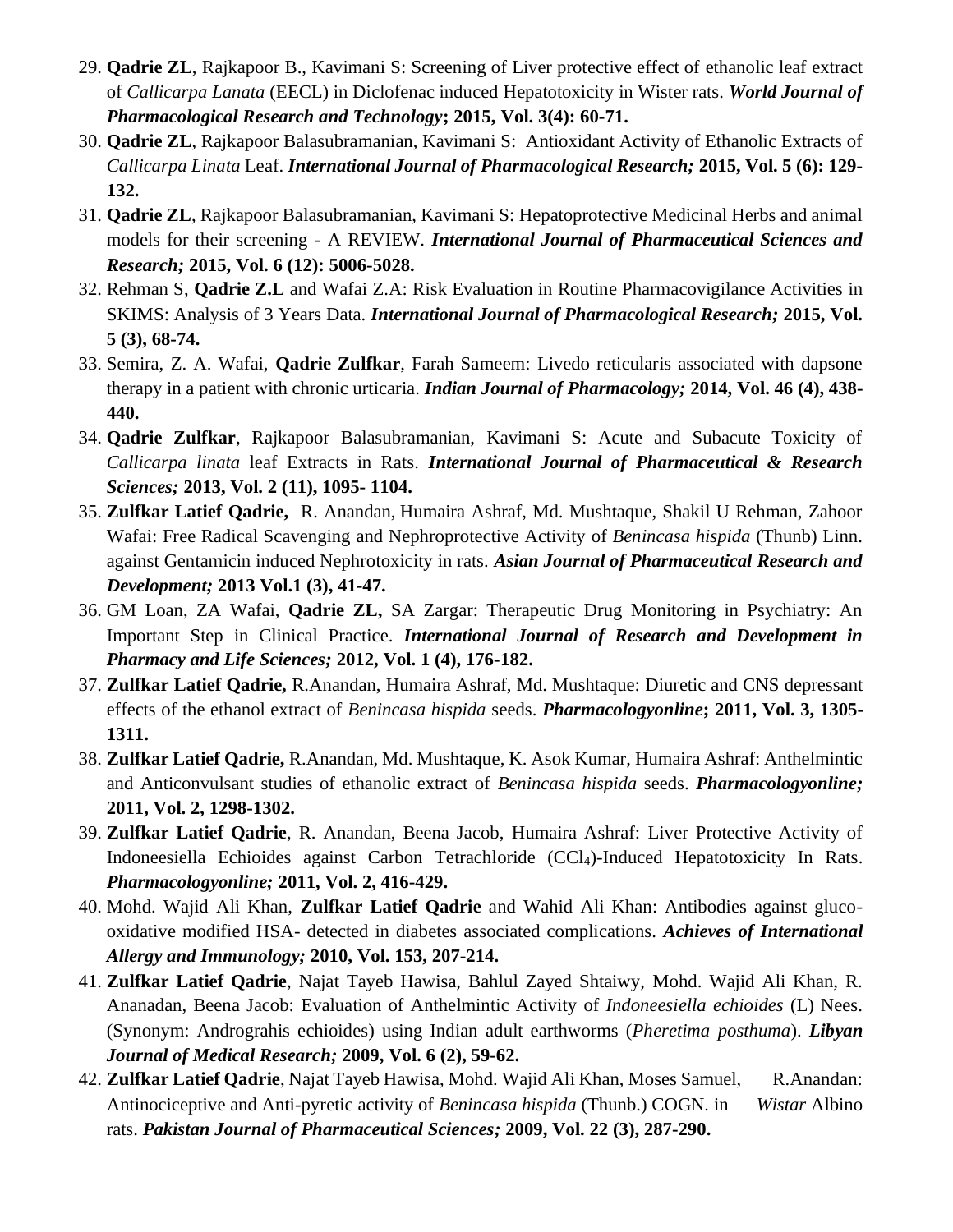43. **Zulfkar Latief Qadrie**, R. Ananadan, Beena Jacob and B. Rajkapoor: Anti-bacterial Activity of ethanolic extract of *Indoneesiella echioides* (L) Nees. evaluated by the filter paper disc method. *Pakistan Journal of Pharmaceutical Sciences***; 2009, Vol. 22 (2), 123-25.**

### *PAPER PRESENTATIONS*

- **1. Qadrie ZL.**, Rajkapoor B.: Screening of Liver Protective Effect of Ethanolic Leaf Extract of *Callicarpa Lanata* (EECL) in Paracetamol induced hepatotoxicity in Wister Rats. **10th National IPA Students Congress,16-17th February 2019 at Vikas Institute of Pharmaceutical Sciences, Rajahmundry Andhra Pradesh.**
- **2.** Manu Kukreja, Khaled Abdulmola, **Zulfkar Latief Qadrie: Case Report:** Bullous Emphyseme Associated with Placental transmorgofication (PT) of lungs, The 17<sup>th</sup> Scientific Meeting of the Faculty of Pharmacy, Al Arab Medical University. **30th April 2009,** Benghazi- Libya
- **3.** Manu Kukreja, Khaled Abdulmola, **Zulfkar Latief Qadrie: Case Report:** Adrenosarcoma of Uterus in a 26 year old Female, The 17<sup>th</sup> Scientific Meeting of the Faculty of Pharmacy, Al Arab Medical University. **30th April 2009,** Benghazi- Libya
- **4.** Mohd. Wajid A. Khan, **Zulfkar L. Qadrie**, Shiekh F. Ahmad, Mohammad Hasan Abd Elbaki and Hussain Eissa Ka'al: Detection and Significance of hydroxyl radical modified human serum albumin in rheumatoid arthritis and osteoarthritis, The 6<sup>th</sup> Jamahiriya Congress for Medical Sciences, 19-22 **March 2009**, Zawia- Libya
- **5. Zulfkar Latief Qadrie,** S. Fayaz Ahmad, Irshad Handoo, Mohammed Rahamat Ulla, Bahlool Awen and Mohammed Rash Rash: Anti-nephritic effect of *Benincasa hispida* Extracts against Gentamycin treated Albino Rats. The 14<sup>th</sup> Arab Chemistry Conference & Exhibition (ACC-14) 31<sup>st</sup> March-3<sup>rd</sup> **April 2008,** Tripoli- Libya
- **6.** Irshad Handoo, Phalisteen Sultan, S. Fayaz Ahmad, **Zulfkar,** Bahlool Awen and Ibrahim Fahelboum: Antibacterial Activity of *Berberis lyceum* Root Extract. The 14<sup>th</sup> Arab Chemistry Conference & Exhibition (ACC-14) **31st March- 3 rd April 2008,** Tripoli- Libya
- **7.** S. Fayaz Ahmad, Irshad Handoo, Phalisteen Sultan, **Zulfkar,** Hussain Eissa Ka'al and Mohammad Hasan Abd Elbaki: TH 1 and TH 2 Cytokine study of plant Extract by using Advanced Flowcytometric Technique. The 14<sup>th</sup> Arab Chemistry Conference & Exhibition (ACC-14) 31<sup>st</sup> **March- 3 rd April 2008,** Tripoli- Libya

# *ORAL PRESENTATIONS*

**1. Zulfkar Latief Qadrie**, Najat H., Bahlul Zayed Shtaiwy, Mohd. Wajid Ali Khan, Beena Jacob, R. Anandan. Evaluation of hepatoprotective activity of *Indoneesiella echioides* (L) Nees on Carbon tetrachloride induced hepatotoxicity in rats. **The 6th Jamahiriya Congress for Medical Sciences, 19-22 March 2009, Zawia- Libya**

### *WORKSHOP & CONFERENCES ATTENDED*

- **1. NSTEDB-** Sponsored **Faculty Development Programme in Entrepreneurship** organized by **Centre for Entrepreneurship Development (CED) Hyderabad** at **Pratishta Institute of Pharmaceutical Sciences, Durajpally, Suryapet** from 26<sup>th</sup> February to 13<sup>th</sup> March, 2018.
- **2.** A Two Day National Conference on **Recent Innovations in New Drug Discovery and Challenges in Health Care System** held at **St. Paul's College of Pharmacy in association with SERB & SARC**  on 17th & 18th February 2017 as **EVALUATOR.**
- **3.** National Seminar on **Recent Advances in Pharmaceutical Engineering, Pharmacogenomics & Pharmacokinetics,** held at **Chebrolu Hanumaiah Institute of Pharmaceutical Science,** Guntur-19 A.P. during 28th January, 2017.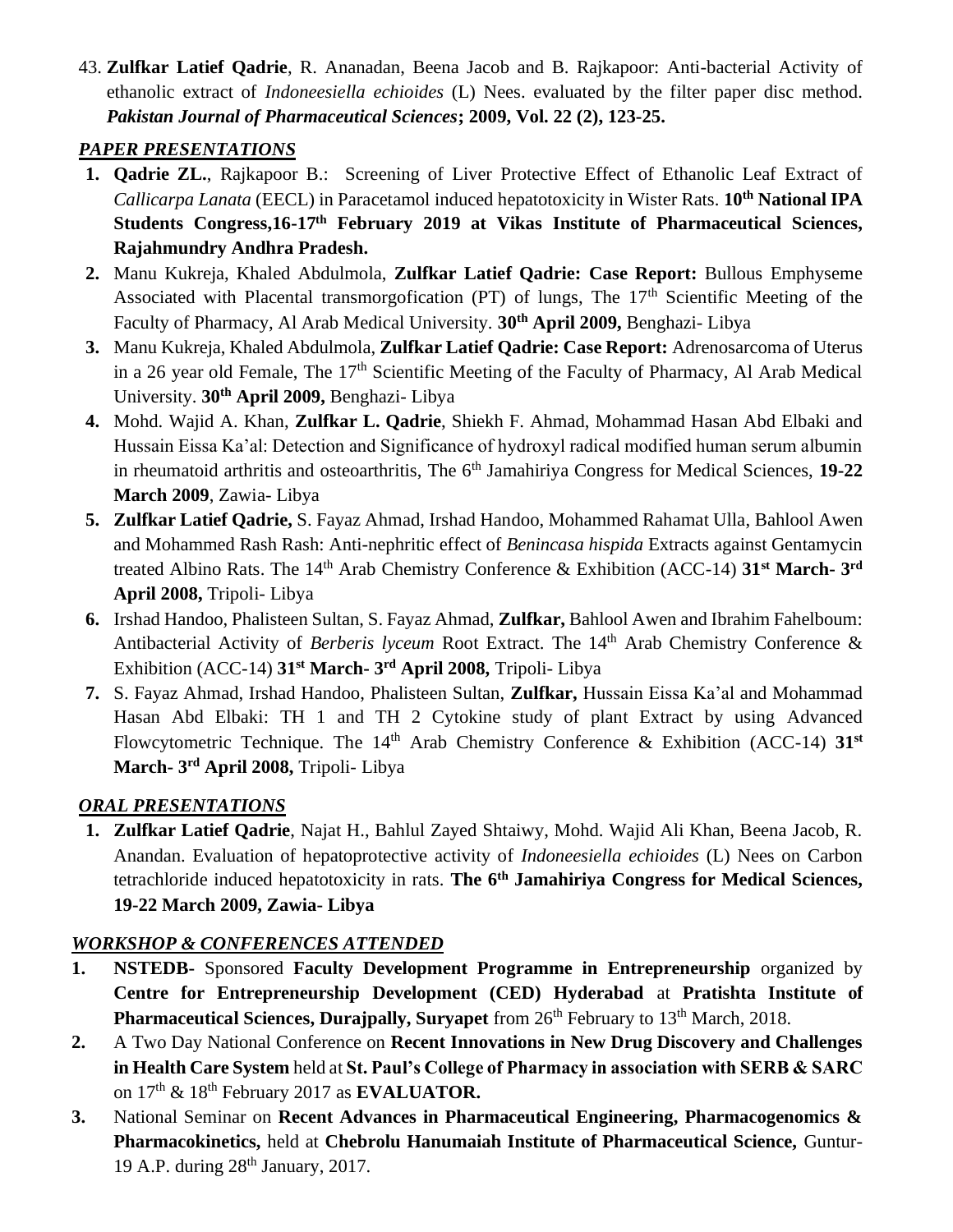- **4. 68th Indian Pharmaceutical Congress** held at **AU College of Pharmaceutical Sciences, Andhra**  University, Visakhapatnam, A.P. during 16<sup>th</sup>-18<sup>th</sup> December 2016.
- **5.** 4 th Training Programme for Technical Associates of Northern Zone under **"Pharmacovigilance Programme of India (PvPI)"** on Friday, 21<sup>st</sup> December 2013 held by **Post Graduate Institute of Medical Education & Research (PGIMER), Chandigarh**.
- 6. State Level Training workshop on **AEFI Monitoring and Causality Assessment** held on  $16^{th}$ -17<sup>th</sup> December, 2013 at Srinagar, Jammu & Kashmir.
- **7. CME on Pharmacovigilance** under **Pharmacovigilance Program of India** on 23rd October, 2013 0held at Sher-I-Kashmir Institute of Medical Sciences (SKIMS), Srinagar, J & K, India
- **8.** 2 2<sup>nd</sup> Training Programme for Technical Associates of Northern Zone under **"Pharmacovigilance**" **Programme of India (PvPI)**" on Friday, 22<sup>nd</sup> February 2013 held by **Post Graduate Institute of Medical Education & Research (PGIMER), Chandigarh**.
- **9.** National symposium on "**Basics of Animal Cell Culture Techniques in Pharmaceutical Research"** Sponsored by **RGUHS,** Bangalore, held by **Karnataka College of Pharmacy,** Bangalore on 1st October 2011.
- **10.** Workshop on "**Standardization of Herbal Drugs Using Analytical Techniques"** sponsored by **RGUHS,** Bangalore, held by **The Oxford College of Pharmacy,** Bangalore on 22nd July 2011.
- **11. AICTE-** Sponsored- **Staff Development Programme** on **"Current Status of Research and Development in Pharmaceutical Industry for Teachers in Pharmacy Education"** held by **Acharya & B.M. Reddy College of Pharmacy, Bangalore on 18-30<sup>th</sup> July 2011.**
- **12. AICTE-** Sponsored National Seminar on "**Quality Assurance in Pharmaceuticals"** held by **Acharya & B.M. Reddy College of Pharmacy, Bangalore on 18-19<sup>th</sup> July 2011.**
- **13.** Attended "**The 4th International Cancer Conference"**, 23-25th January 2009, at African Oncology Institute-Sabratha, Libya.
- **14.** Workshop on **"Rational Use of Drugs"** sponsored by **The Indian WHO Essential Drug Promotion Program** at **PSG Institute of Medicine & Research Campus**, Coimbatore, Tamil Nadu on 12<sup>th</sup> December 2004.

# *BOOK PUBLICATION*

**Title:** *PHARMACOLOGY HANDBOOK.* **Authors: ZULFKAR LATIEF QADRIE**; B. NAVEEN KUMAR **Publisher:** POTHI PUBLISHERS (P) LTD. **ISBN:** 978-1-79508-046-0

# *ONLINE FACULTY DEVELOPMENT PROGRAMS, CONFERENCES & CERTIFICATES*

- **1.** Participated in e-FDP on **"Building Research and Innovative Culture among Pharmacy Teachers"** from 18th to 22nd May 2020, Organized by **D.Y Patil Institute of Pharmaceutical Sciences & Research,** Pimpari, Pune in association with **Association of Pharmacy Teachers of India.**
- **2.** Participated in Online FDP on **"Trends and Advancements in Pharmaceutical Sciences"** from 10th to 13th June 2020, Organized by **Faculty of Pharmacy, Dr. MGR Educational & Research Institute,** Chennai, TN.
- **3. Online Webinars, Conferences & Hands on Training certificates = 25 Certificate.**